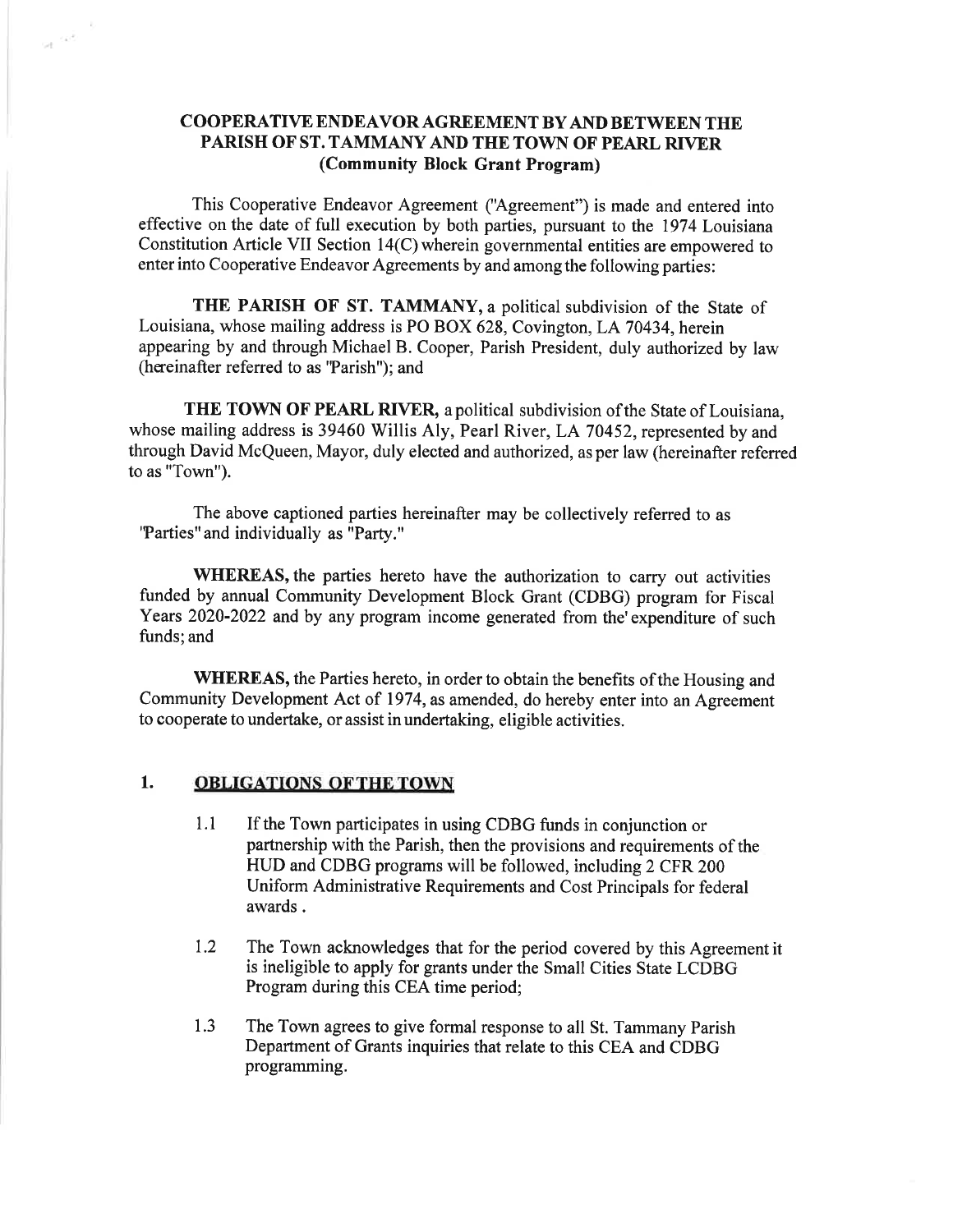## 2. OBLIGATIONS OF THE PARISH

 $\mathcal{L}^\infty$ 

- 2.1 St. Tammany Parish agrees to solicit input for available CDBG funding for approved activities (or in support of activities) provided the Town agrees to comply with HUD regulations and the aforesaid provisions.
- 2.2 St. Tammany Parish, in collaboration with the Town, will develop eligible CDBG activities and projects to be carried out within the Town, but cannot guarantee their funding. St. Tammany Parish is responsible for submitting the Consolidated Plan and all annual Action Plans and amendments to HUD
- 2.3 St. Tammany Parish shall administer the CDBG activities in the Town unless otherwise provided under a sub-grantee Agreement as set forth in 24 CFR 570.503.
- 2.4 Upon notification by HUD of the Urban County 3 year Qualification Notice for the next qualification period, St. Tammany Parish will notify the Town in writing of its right to continue participation or not to participate. The Town agrees to reply timely and in writing to St. Tammany Parish if it chooses to exercise its right.

## 3. TERMINATION AND BINDING NATURE

- 3.1 This Agreement remains in effect until the CDBG funds and program income received with respect to activities carried out during the three-year qualification period for Fiscal Years 2020-2022 are expended and the funded activities completed.
- 3.2 The term of this Agreement shall be for the federal Fiscal Years 2020-2022, which begins October 1, 2019.
- 3.3 Authorized Representation: Each representative herein warrants that he has the requisite authority and permission to enter, sign and bind this office.

IN WITNESS WHERE OF, the Parties have caused this Agreement to be duly executed in multiple originals by the hereunder signed officers, each in the presence of  $\cdot$ the undersigned two (2) competent witnesses in St. Tammany Parish, State of Louisiana, as of the dates set forth, below after diligent reading ofthewhole, in various counterparts.